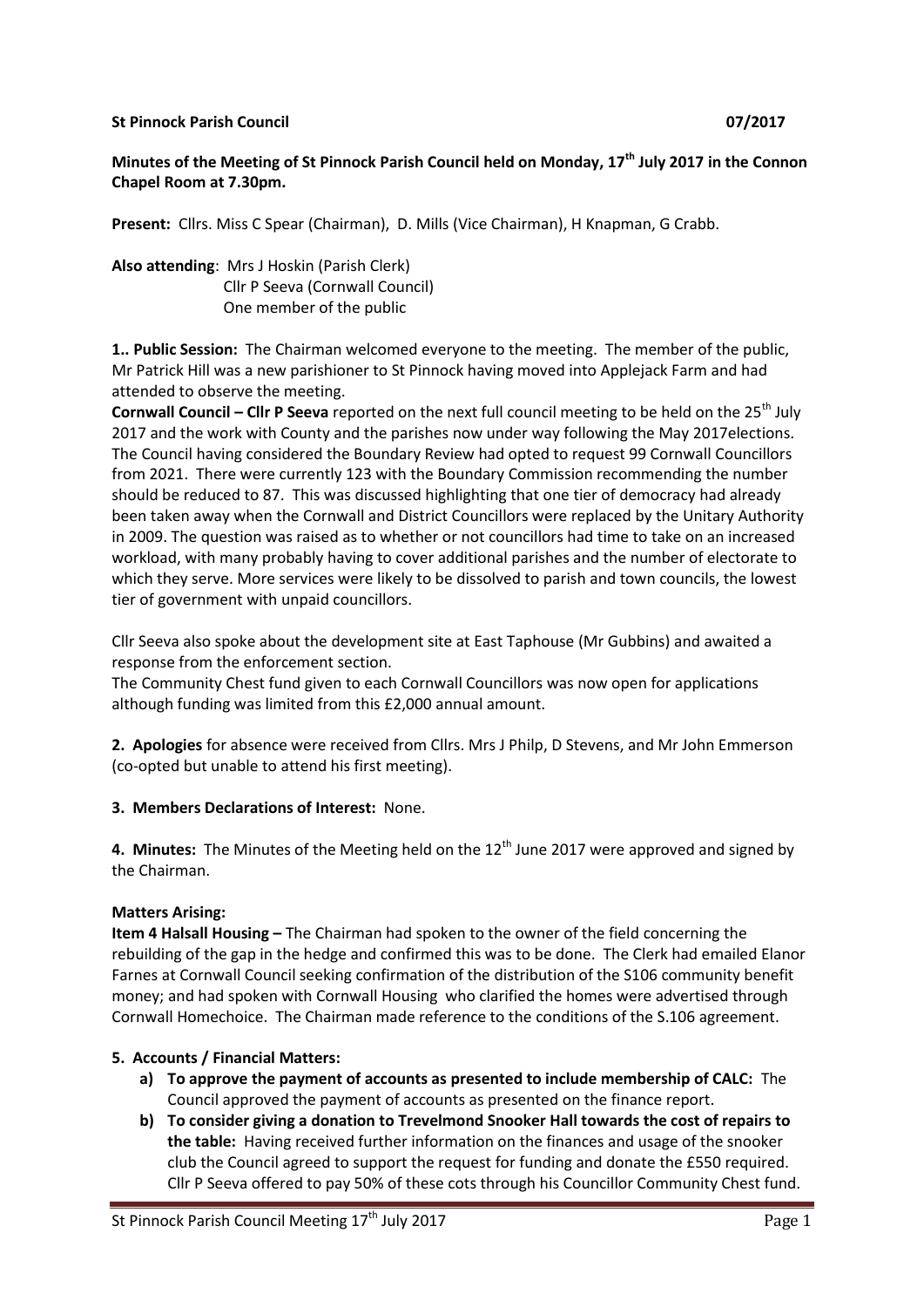It was hoped the club would encourage new members and update the Council on its' situation in twelve month.

# **6. Planning Applications – to report on the following application(s) and any other applications received between the date of this agenda and the meeting:**

There were no applications presented for consideration at this meeting.

**6.1 Halsall Housing PA15/01393 – to confirm that the allocation of homes met the criteria as set out in the planning application for local needs, and payment of S.106 money for public open spaces.** Discussed under Item 4 of this meeting.

### **6.2 Development site at East Taphouse – Me W Gubbins. Current operations on site and compliance with any S.106 agreements.** Discussed under Item 1 of this meeting.

### **6.3 Planning Matters:**

- o **Connon Bridge –** Cllr D Mills reported that the latest application PA17/01793 for the gas engine had been approved .
- o **PA17/03672 Applejack Farm –** The Clerk had received an email from a neighbouring landowner. The applications had already been considered by the Parish Council in June 2017.
- o **PA17/00836**for Treveth, Redpost retention of conversion of garage / store to holiday accommodation. Having been advised that the planning officer was mindful to support the application, the Clerk had responded stating the Parish Council would maintain its decision not to support the application and opted for Item 3 of the officer report to maintain their objection requesting the planning committees consideration on this application.
- o **PA16/03069** Mr P Hill, land at Oak Farm, St Keyne. Pre-applications advice had been obtained from the Cornwall Council planning department.

**7. Playing Field, East Taphouse – update on work by the Outdoor Play People:** The company had failed to attend and relocate the basket ball post on the  $13^{\text{th}}$  /14<sup>th</sup> July as arranged. The Chairman and Clerk will contact them.

# **8. Correspondence:**

- o **Boundary Commission – Boundary review for Cornwall:** Having considered the view of the boundary commission to reduce the number of Cornwall Councillors from 2021, and further to the discussion under Item 1 of this meeting, it was agreed that a response be sent back agreeing with the view of Cornwall Council to reduce the number of councillors to 99 but not the 87 as recommended. Cllr H Knapman supported the recommendation of 87.
- o **Election Expenses –** Councillors were reminded to submit any May 2017election expenses if they wished to make a claim.
- o **Cornwall Council** 2017 off street consolidation order consultation document.
- o **East Taphouse Community Hall –** Email thanking the Parish Council for their donation.
- o **Communities and Devolution Bulletin –** useful information for Town and Parish Councils.

# **9. Highway Matters to be reported to Cormac and associated organisations:**

- $\circ$  Cllr G Crabb reported that the weed spraying needed to be done as weeds were coming through the pavements and kerb lines. Cormac will be contacted to carry out this work or asked if the parish council can appoint a contractor for this work.
- o Potholes required repairing from Downpool to Scawns Mill.
- o The drains on the B3359 / A390 junction remained blocked and needed to be cleared on a regular basis to prevent them becoming blocked. Any damaged should be repaired.